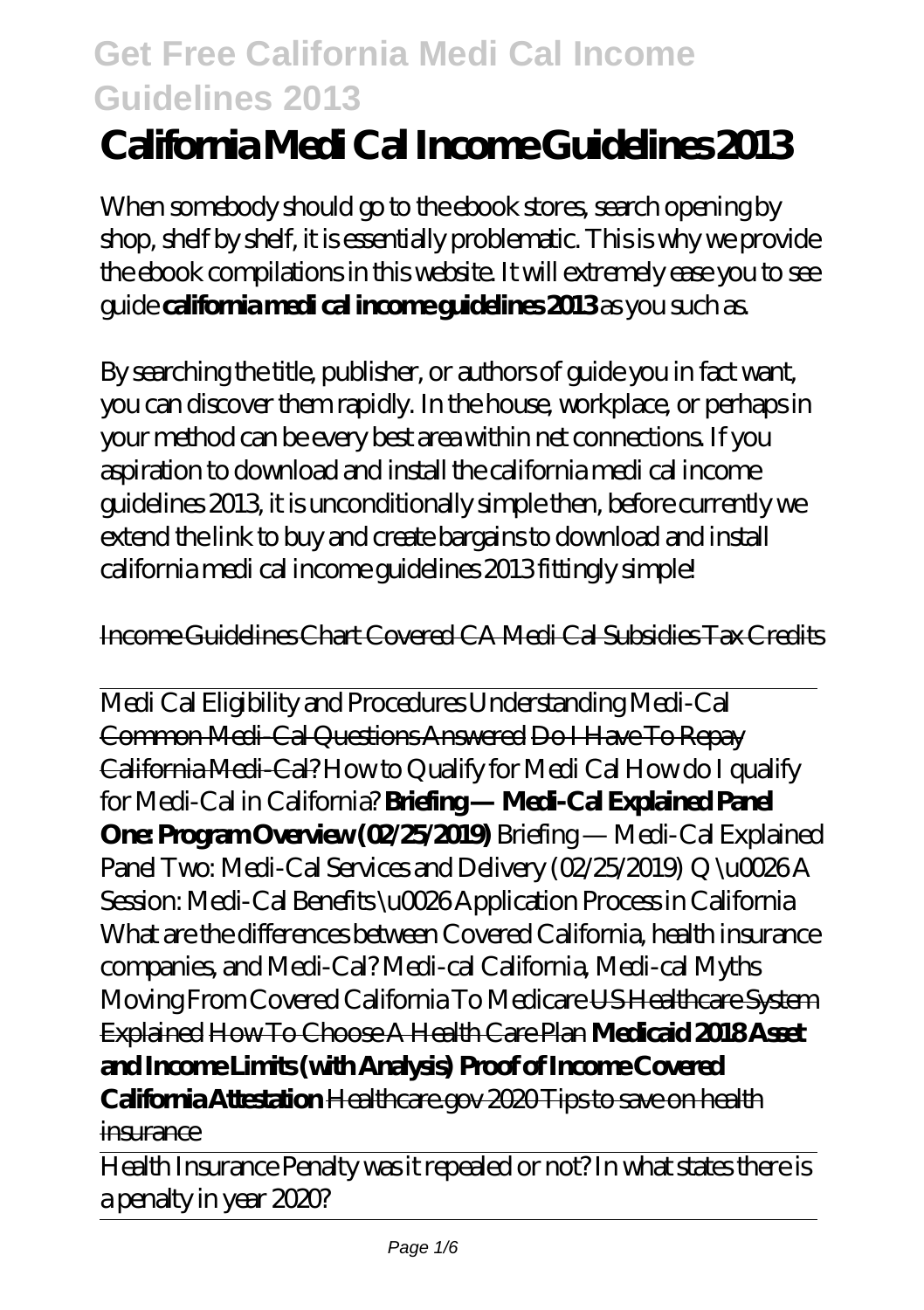December SNAP Food Stamps Maximum Benefit Extension: SNAP EBT Food Stamps Allotments \u0026 Payout Dates.

How to Buy Cheap Health Insurance (Information on Covered California aka Obamacare)

8 Tips to Find Affordable Health Insurance in 2020 Medi-Cal Hurdle #1 Eligibility *Difference Between Medicare and Medicaid and Medi-Cal? Absolute Trust Counsel Medi Cal Eligibility Planning Presentation*

MAGI Medi-Cal Is Good Health Insurance*Mind Medicine (MMED) (MMEDF) Stock | Deep Analysis pt. 2 Implementing Medi-Cal and Private Insurance Coverage in California* How to Complete your Application | Covered California Requirements to qualify for Medicaid / Medi-Cal, or subsidies *California Medi Cal Income Guidelines*

If you are enrolled in one of the following programs, you can also get Medi-Cal: CalFresh; SSI/SSP; CalWorks (AFDC) Refugee Assistance; Foster Care or Adoption Assistance Program . Contact your local County office for more information or apply on-line at Covered California.

### *Do You Qualify? | Medi-Cal Eligibility*

However, monthly incomes under 138% of the FPL make adults ages 19 – 64 eligible for Medi-Cal. Dependents, ages 18 and younger, are eligible for Medi-Cal if the household income is below 266% of the FPL. New Medi-Cal Income Levels Higher Than Covered California

### *Medi-Cal Income Levels for 2020 - IMK*

Simply put, if a non-applicant spouse has income under \$3,259.50 / month, the applicant spouse can transfer his / her income to the nonapplicant spouse to bring his / her monthly income to this level.

*California Medicaid (Medi-Cal) Income & Asset Limits for ...* Revised Chart With New Medi-Cal Income Levels. The critical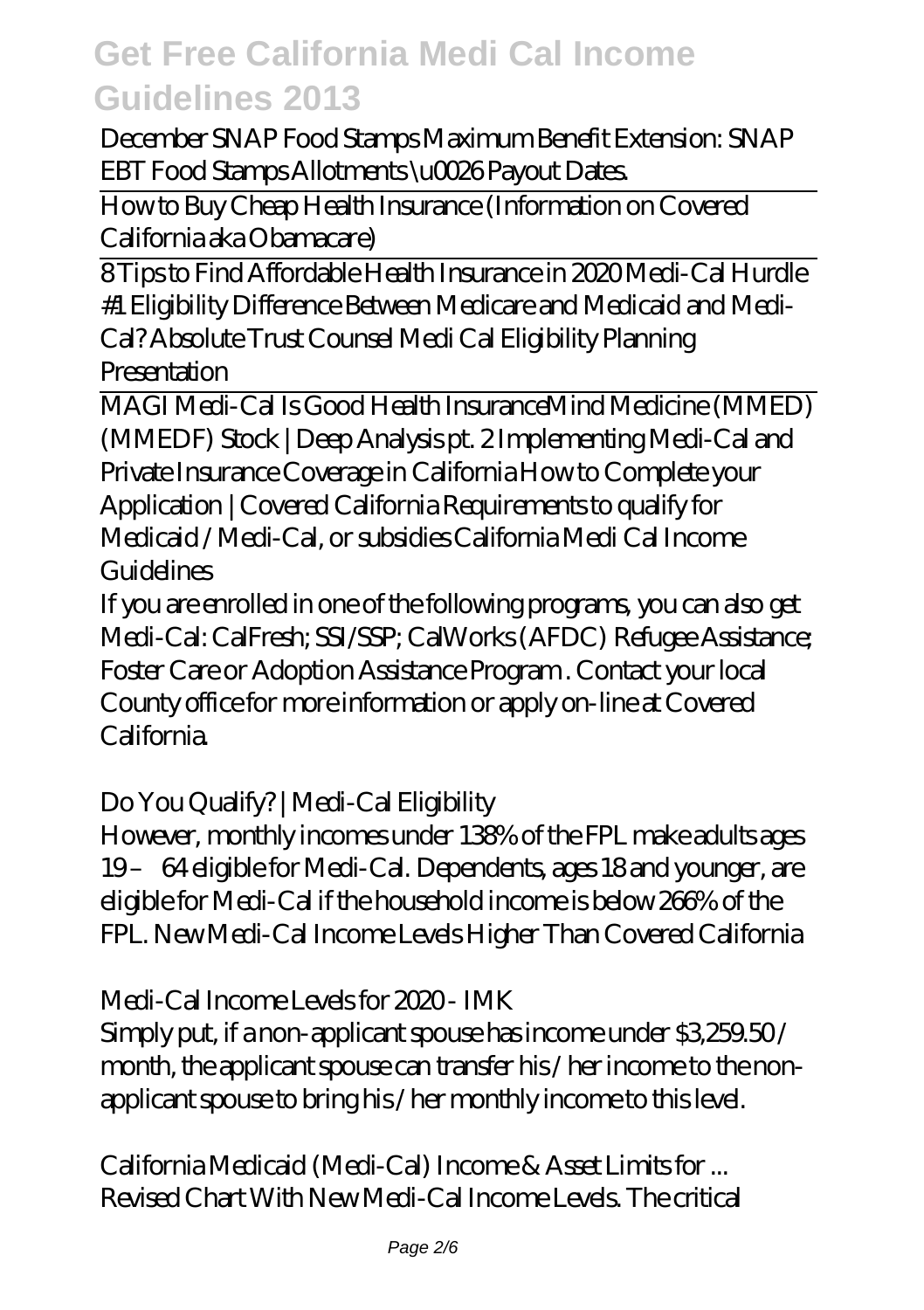number for many individuals and families is the income of 138 percent of the federal poverty level. If an adult is under 138 percent, based on their monthly income, they are determined eligible for Medi-Cal and ineligible for the Covered California subsidy.

## *Revised 2020 Covered California Income Eligibility Chart*

Medi-Cal uses FPL limits of the current year to determine eligibility for its programs. The column headings shaded in purple are associated with eligibility ranges for Medi-Cal programs: Medi-Cal for Adults up to 138% FPL Medi-Cal for Children up to 266% FPL Medi-Cal for Pregnant Women up to 213% FPL MCAP over 213%–322% FPL

### *Program Eligibility by Federal Poverty Level for 2021*

In order to qualify for Medi-Cal adults must have a household income of less than 138% of the FPL. However, Children qualify for Medi-Cal when their family has a household income of 266% or less. In order to qualify, children must be under 19 years old.

#### *All About the Covered California Income Limits - eHealth*

Government Programs for Children: Obamacare Information Guide and Wage Limits. Adults qualify for Medi-Cal with a household income of less than 138% of FPL. However, according to the Covered California income guide, children who enroll on Obama Care California plans may qualify for Medi-Cal when the family has a household income of 266% or less. The children must be under 19 years of age to qualify.

*Low-Income Health Insurance in California | Health for ...* Medi-Cal currently meets the requirements to cover all of the ten EHBs. Beginning in 2014, all enrolled individuals, those already on Medi-Cal as well as newly eligible adults, may receive an expanded array of mental health and substance use disorder services.

*Medi-Cal Access Program - California Department of Health ...* Page 3/6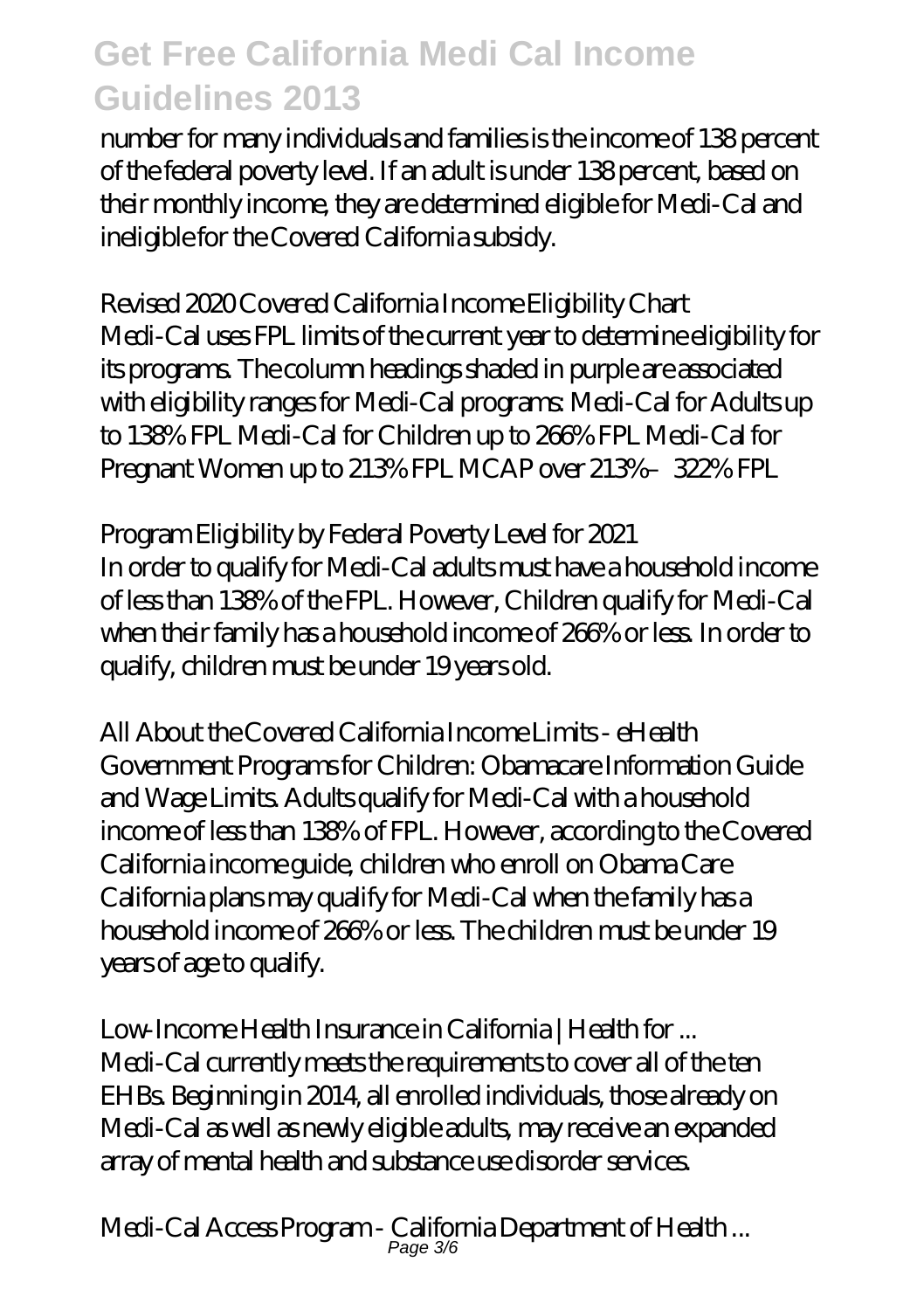Is your monthly income before taxes less than the amount allowed? Use this chart to see if your household's monthly income, before taxes and other deductions, is under the limit allowed for your household size. Income Guidelines October 1, 2019 – September 30, 2020

#### *Eligibility Basics - CalFresh*

Under the guidance of the California Department of Health Care Services, the Medi-Cal fee-for-service program aims to provide health care services to about 13 million Medi-Cal beneficiaries. The Medi-Cal fee-for-service program adjudicates both Medi-Cal and associated health care program claims.

## *Medi-Cal: Provider Home Page*

Your SOC is determined according to your monthly income, using the following formula: Medi-Cal subtracts \$600 (for an individual) or \$934 (for a couple) from your monthly income, and any other healthinsurance premiums you may be paying.

### *Medi-Cal (for People with Medicare)*

Medi-Cal, California's Medicaid program. Medi-Cal allows lowincome seniors, adults and children to gain access to health care and medical services, among other programs. You may qualify for health and medical insurance coverage at little or no cost if you meet the Medicaid eligibility requirements and guidelines below.

### *Medicaid Eligibility & Requirements in California*

State of California. The Hospital Presumptive Eligibility (HPE) program income eligibility guidelines have been updated for 2019, and are now available for download on the Hospital Presumptive Eligibility (HPE) Program page of the Medi-Cal website. HPE providers must use the new 2019 HPE income eligibility guidelines when determining program eligibility.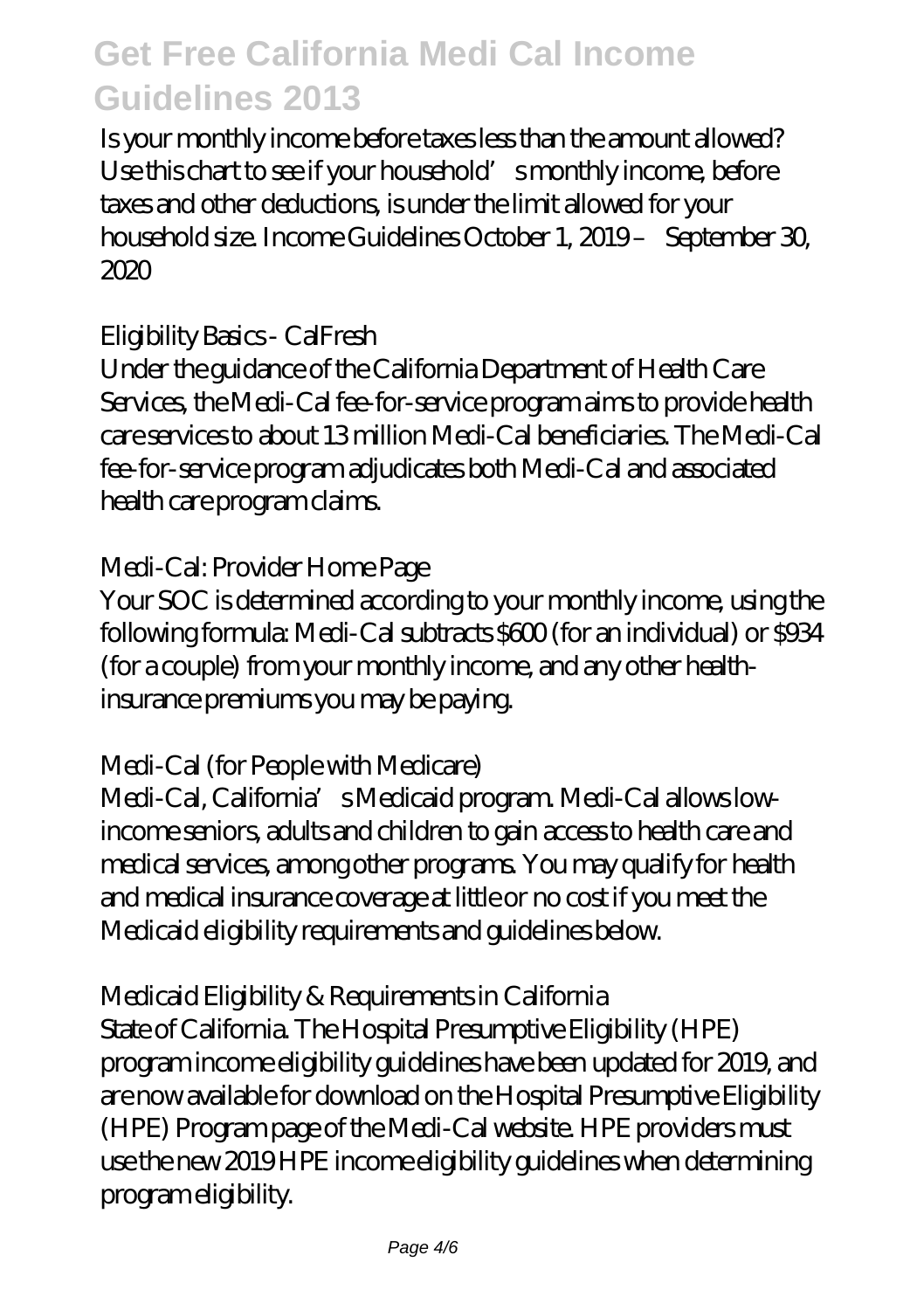*Medi-Cal NewsFlash: 2019 HPE Income Eligibility Guidelines* State of California. Effective April 1, 2019, through March 31, 2020, Every Woman Counts (EWC) providers are to use the following income guidelines when determining recipient eligibility for EWC.

*Medi-Cal NewsFlash: Every Woman Counts Income Eligibility ...* You qualified for Medi-Cal. What happens next? You or your Medi-Cal-eligible family member will receive a benefits identification card (BIC) in the mail. You'll also receive an informational packet in the mail that explains the available Medi-Cal health plan options in your county and how to enroll.

*Medi-Cal for Individuals and Families | Covered California™* Medi Cal Income Guidelines California Right here, we have countless book medi cal income guidelines california and collections to check out. We additionally provide variant types and moreover type of the books to browse. The good enough book, fiction, history, novel, scientific research, as competently as various supplementary sorts of books ...

#### *Medi Cal Income Guidelines California*

Aged and Disabled Federal Poverty Level Program (A&DFPLP): A&DFPLP program was reinstated in 2001 by the State of California in order to provide Medi-Cal coverage to elderly and disabled persons who meet SSI's resource limits, but have a higher income than SSI limits. For 2018, the income limits are \$1,242 per month for a single person and \$1,682 per month for a married couple.

#### *Do I Qualify for California Medi-Cal for Seniors ...*

If it is less than \$1,467 for individuals or \$1,983 for a couple, then you qualify for free, full scope Medi-Cal based on A&D FPL rules. If it is higher than \$1,467 for individuals, you may qualify for Medi-Cal's Working Disabled Program or ABD-MN Medi-Cal instead. Aged, Blind, & Disabled Medically Needy Medi-Cal (ABD–MN)<br>Page 5/6